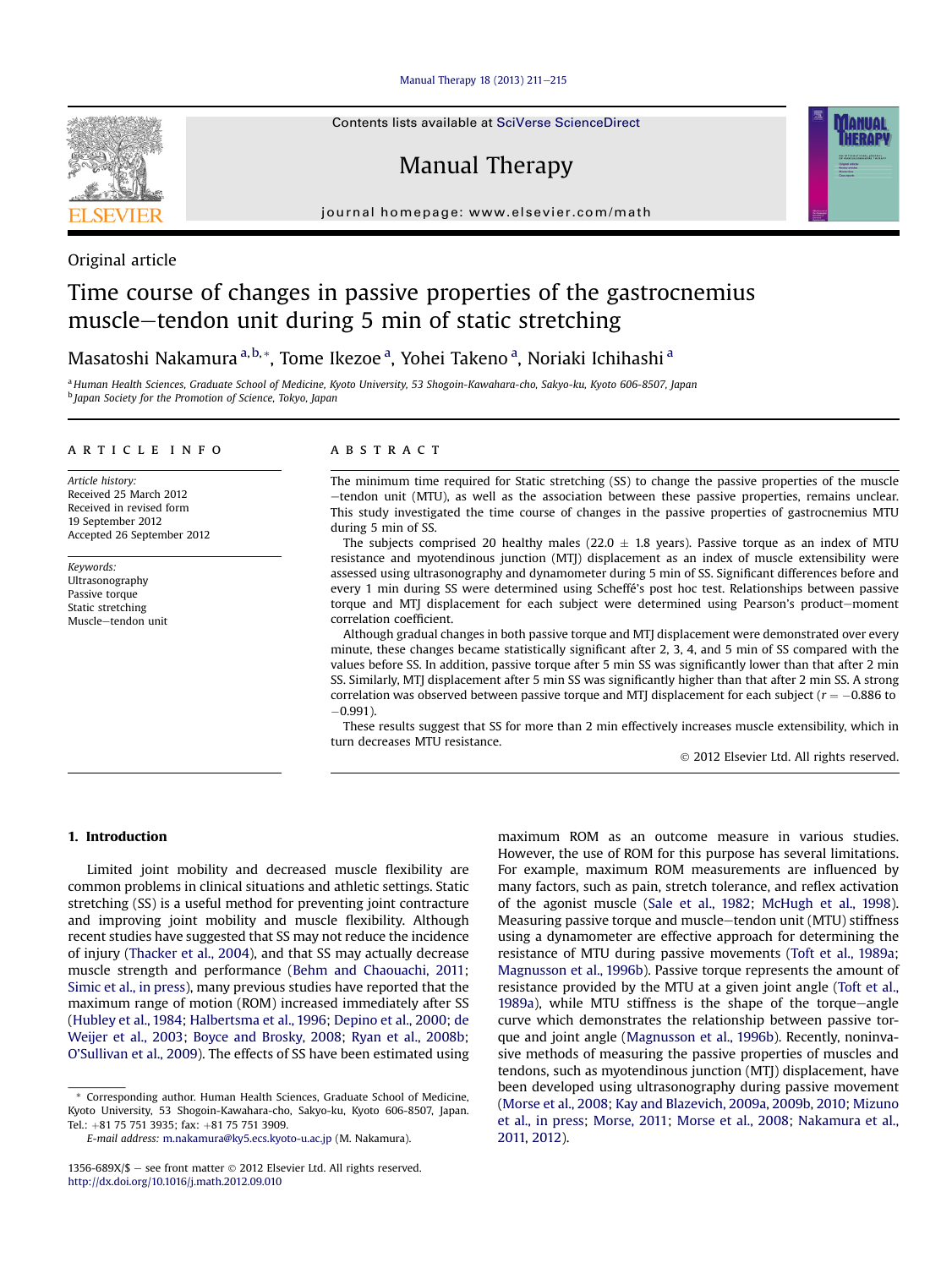Many studies have examined the acute effects of SS on passive torque and MTU stiffness, which is an indicator of MTU resistance, using a dynamometer and have reported that SS of various dura-tions (1-42 min) [\(Magnusson et al., 1996b;](#page-4-0) [Fowles et al., 2000](#page-3-0); [Duong et al., 2001](#page-3-0); [Nordez et al., 2006,](#page-4-0) [2008;](#page-4-0) [Morse et al., 2008](#page-4-0); [Ryan et al., 2008a](#page-4-0); [Ryan et al., 2009;](#page-4-0) [Herda et al., 2009](#page-3-0), [2011](#page-3-0); [Ryan](#page-3-0) [et al., 2009\)](#page-3-0) resulted in decreased passive torque or decreased MTU stiffness. On the other hand, [Halbertsma et al. \(1996\)](#page-3-0) reported that maximum ROM increased immediately after 5 min of SS, but no changes were observed in MTU stiffness. They also suggested that increased stretch tolerance explained the influence of SS on maximum ROM. Similarly, other studies have reported increased stretch tolerance but no decrease in MTU stiffness after SS for  $1-$ 2 min [\(Magnusson et al., 1996a](#page-4-0); [Magnusson et al., 1998,](#page-4-0) [2000](#page-4-0); [Muir et al.,1999](#page-4-0); [McNair et al., 2001](#page-4-0)). Duration of SS is a key issue for decreasing MTU resistance, which has not yet reached agreement.

Recently, with the use of ultrasonography, a technique to measure the displacement of MTJ, which could be used as an indicator of muscle extensibility, was enabled. Using this technique, several studies ([Morse et al., 2008](#page-4-0); [Kay and Blazevich, 2009b](#page-4-0); [Mizuno et al., in press;](#page-4-0) [Nakamura et al., 2011](#page-4-0)) reported that MTU resistance during passive ankle dorsiflexion decreased after SS because of an increase in muscle extensibility. However, the minimum amount of time required for SS to increase muscle extensibility remains undefined. In addition, the influence of muscle extensibility on MTU resistance during SS also remains unclear since these studies did not examine the association between changes in passive torque, which is an indicator of MTU resistance, and MTJ displacement, which is an indicator of muscle extensibility.

This study aimed to determine the minimum time required for SS to decrease MTU resistance and muscle extensibility and to examine the association between the two indicators, i.e., passive torque and MTJ displacement, during 5 min of SS.

#### 2. Methods

# 2.1. Subjects

Twenty healthy males (age,  $22.0 \pm 1.8$  years; height, 173.4  $\pm$  5.9 cm; body mass, 64.8  $\pm$  6.1 kg; and dorsiflexion ROM,  $31.4^{\circ} \pm 4.4^{\circ}$ ) volunteered for the study. Subjects with a history of neuromuscular disease or musculoskeletal injury involving their lower limbs were excluded from the study. All subjects were fully informed of the procedures and purpose of the study, following which written informed consent was obtained from all of them.

#### 2.2. Experimental protocol

The subjects were familiarized with the procedure and instructed to remain relaxed during measurement. They were instructed to lie in the prone position on a dynamometer table, with their hips secured by adjustable lap belts (MYORET RZ-450, Kawasaki Heavy Industries, Kobe, Japan). The knee of the dominant leg was in full extension and the foot of the same leg was attached securely to the footplate of the dynamometer. The ankle was passively dorsiflexed at a constant velocity of  $5^{\circ}/s$ , starting from  $0^\circ$  to the dorsiflexion ROM, and was held in the dorsiflexion ROM for 5 min. In this study, the dorsiflexion ROM was defined as the angle that the subjects could achieve without discomfort or pain [\(Nakamura et al., 2011](#page-4-0)). Passive torque and ultrasound images of the gastrocnemius muscle were obtained every 1 min during 5 min of SS. Passive torque is the resistance of the entire MTU to the direction of plantarflexion during the passive dorsiflexion [\(Toft](#page-4-0) [et al., 1989a\)](#page-4-0). Electromyography (EMG) (TeleMyo2400; Noraxon USA, Inc., Scottsdale, AZ, USA) using surface electrodes (Blue Sensor M, Ambu, Denmark) was used to confirm that subjects were relaxed and ensure that there was no high EMG activity in the medial gastrocnemius muscle. For the measurement of changes in the medial head of the gastrocnemius muscle, surface electrodes were placed over the muscle belly. The original low EMG signals processed using a band-pass filter at 20–500 Hz were amplified and collected at a sampling rate of 1500 Hz. EMG activity was calculated using the root mean square (RMS), and full wave rectification was performed using an RMS smoothing algorithm with a window interval of 50 ms. EMG activity within 3 s was calculated during isometric maximum voluntary contraction (MVC) of the ankle plantar flexors with the ankle at  $0^\circ$ . EMG activity recorded during the tests was expressed as a percentage of MVC.

#### 2.3. Ultrasound measurements

B-mode ultrasonography (Famio Cube SSA-520A; Toshiba Medical Systems Corporation, Tochigi, Japan) with an 8-MHz linear probe was used to determine the displacement of the distal MTJ of the medial head of the gastrocnemius muscle during passive ankle dorsiflexion. MTJ was identified as described by [Maganaris and Paul](#page-4-0) [\(1999\)](#page-4-0). An acoustically reflective marker was placed between the skin and the probe to ensure probe stability during measurements ([Morse et al., 2008](#page-4-0); [Nakamura et al., 2011](#page-4-0)). A custom-made fixation device was used to secure the probe to the skin. MTJ displacement was defined as the distance between MTJ and the acoustically reflective marker secured to the probe. Ultrasound images of the MTJ were quantified using open-source digital measurement software (Image J, NIH, USA). For accurate measurement, the MTJ was identified at the innermost edges of the fascia surrounding the muscle, where it fuses with the tendon. MTJ displacement was measured between  $0^{\circ}$  and the dorsiflexion ROM for ankle dorsi-flexion [\(Fig. 1\)](#page-2-0). MTJ displacement is a measure of the degree of muscle extensibility during passive dorsiflexion [\(Nakamura et al.,](#page-4-0) [2012](#page-4-0)). In a previous study, high intraclass correlation coefficients demonstrated the reliability of the MTJ displacement measurement procedures used in this study ([Nakamura et al., 2011\)](#page-4-0).

# 2.4. Statistical analysis

Significant differences in passive torque and MTJ displacement measurements taken before SS and every 1 min during SS were assessed using one-way repeated analysis of variance (ANOVA). When a significant effect was found, the differences between measurements taken before SS and those taken every 1 min during SS were determined using Scheffé's post hoc test.

Relationships between passive torque and MTJ displacement for each subject during 5 min of SS were determined using Pearson's product-moment correlation coefficient. In addition, the rate of change in passive torque and MTJ displacement was defined using the following formula: rate of change  $=$  (value before SS  $-$  value 5 min after SS)/(value before SS)  $\times$  100. The relationship between rate of change in passive torque and that in MTJ displacement was determined using Pearson's product-moment correlation coefficient. Differences were considered statistically significant at an alpha level of  $P < 0.05$ . Descriptive data were determined as means  $\pm$  SEM with 95% confidence intervals.

## 3. Results

#### 3.1. EMG activity

Two subjects exhibited obvious EMG activity  $(>2)$ % MVC) in the medial head of the gastrocnemius muscle during SS. Therefore,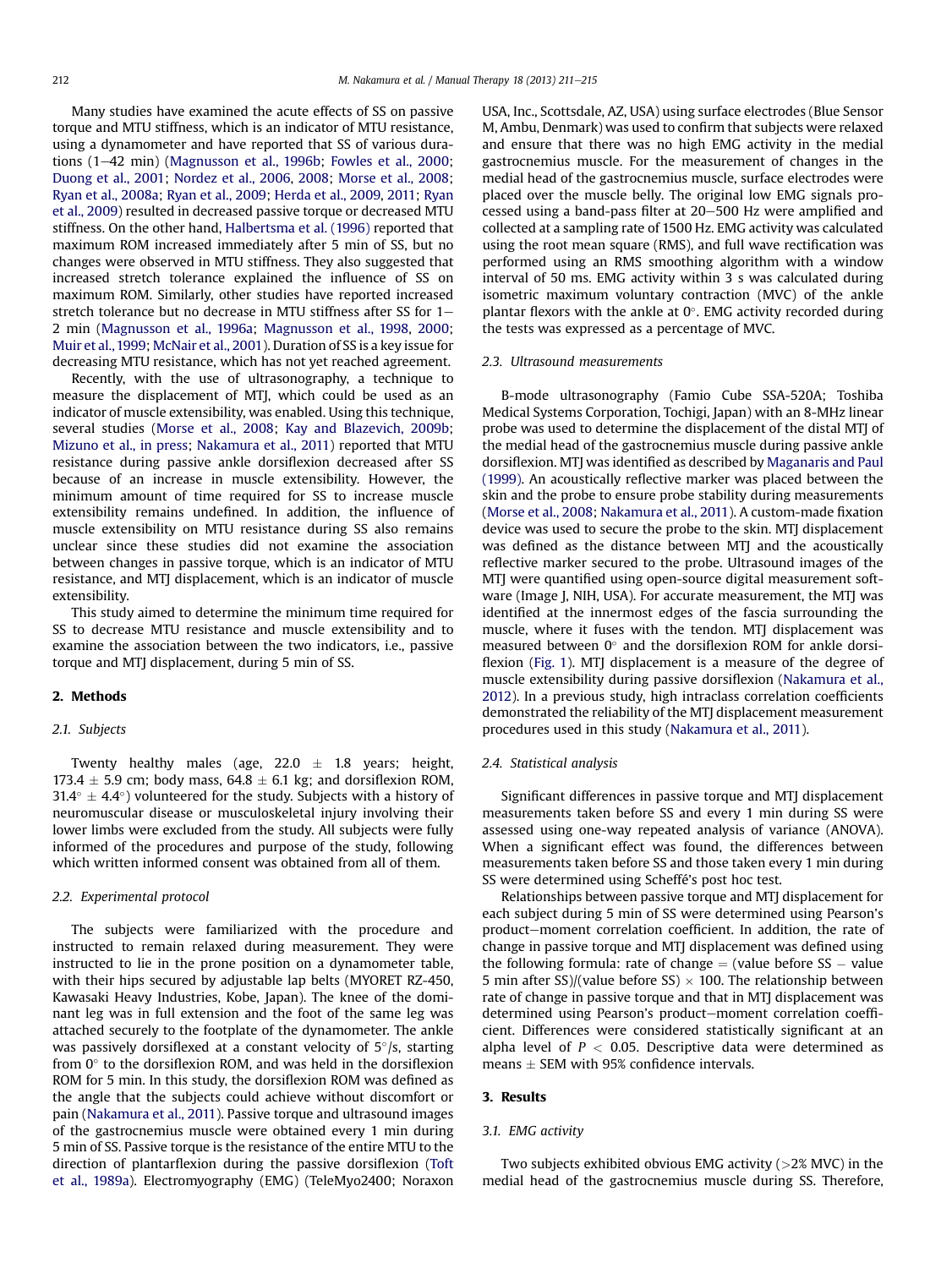<span id="page-2-0"></span>

Fig. 1. Ultrasound image showing measurements taken to determine MTJ displacement from  $0^\circ$  to the dorsiflexion ROM. An acoustically reflective marker  $(X)$  is placed between the skin and the ultrasonic probe to ensure probe stability during measurement. The distance between X and MTJ (MTJ displacement) is measured every 1 min during 5 min of SS. MTJ: myotendinous junction; ROM: range of motion; GM: gastrocnemius muscle.

results were obtained from the remaining 18 subjects (22.0  $\pm$  1.9 years) with low EMG activity during SS.

## 3.2. Passive torque

ANOVA indicated a significant effect of SS duration on passive torque. The post hoc test indicated no significant difference between passive torque after 1 min of SS and that before SS. However, passive torque after 2, 3, 4, and 5 min of SS was significantly lower than that before SS (Table 1). In addition, passive torque after 4 and 5 min of SS was significantly lower than that after

| <b>Table 1</b>                                                         |  |
|------------------------------------------------------------------------|--|
| Passive torque and MTJ displacement during 5 min of static stretching. |  |

|                 | Passive torque (Nm)                              | MTJ displacement (cm)                              |
|-----------------|--------------------------------------------------|----------------------------------------------------|
| Before SS       | $49.4 \pm 2.9$ (43.7-55.2)                       | $0.90 \pm 0.06$ (0.79-1.01)                        |
| 1 min           | $42.9 \pm 2.6$ (37.9-47.9)                       | $1.13 \pm 0.07$ (1.01-1.26)                        |
| $2 \text{ min}$ | $37.5 \pm 2.4 (32.7 - 42.3)^{**}$                | $1.21 \pm 0.07$ (1.07-1.35) <sup>*</sup>           |
| $3 \text{ min}$ | $36.8 \pm 2.4 (32.0 - 41.6)^{**}$                | $1.25 \pm 0.07$ (1.10-1.39)**                      |
| 4 min           | $35.9 \pm 2.4 (31.1 - 40.7)^{**}$ ##             | $1.30 \pm 0.07$ (1.15-1.45) <sup>**</sup> ##       |
| $5 \text{ min}$ | $33.3 \pm 2.3$ (28.8-37.9) <sup>**</sup> ## \$\$ | $1.35 \pm 0.08$ (1.20-1.50) <sup>**</sup> ## \$\$† |

Data are means  $\pm$  SEM (95% confidence intervals).  $^{*}P$  < 0.05,  $^{**}P$  < 0.01; significant difference from values before SS.  $#P < 0.01$ ; significant difference from 1-min values.  $$P < 0.01$ ; significant difference from 2-min values.  $P < 0.05$ ; significant difference from 3-min values.

SS: static stretching; MTJ: myotendinous junction.

1 min of SS, and passive torque after 5 min of SS was significantly lower than that after 2 min of SS.

# 3.3. MTJ displacement

ANOVA indicated a significant effect of SS duration on MTJ displacement. The post hoc test indicated no significant difference between MTJ displacement after 1 min of SS and that before SS. However, MTJ displacement after 2, 3, 4, and 5 min of SS was significantly higher than that before SS (Table 1). In addition, MTJ displacement after 4 and 5 min of SS was significantly higher than that after 1 min of SS, and MTJ displacement after 5 min of SS was significantly higher than that after 2 and 3 min of SS.

#### 3.4. Relationship between passive torque and MTJ displacement

Pearson's product-moment correlation coefficient indicated a strong correlation between passive torque and MTJ displacement for each subject ( $r = -0.886$  to  $-0.991$ ,  $P < 0.05$ ). A typical example of the relationship between passive torque and MTJ displacement is shown Fig. 2. In addition, Pearson's product-moment correlation coefficient indicated a significant correlation between rate of change in passive torque and that in MTJ displacement ( $r = -0.708$ ,  $P < 0.01$ , [Fig. 3](#page-3-0)).

# 4. Discussion

Our findings revealed that passive torque was significantly lower after 2 min of SS than before SS, although passive torque decreases gradually over every minute during SS (Table 1). Since passive torque was used to represent the amount of resistance provided by the entire MTU at a given joint angle [\(Toft et al., 1989a\)](#page-4-0), this result suggests that SS for more than 2 min effectively decreases the resistance of the entire MTU. Other studies have found similar results for passive torque, reporting that SS for periods shorter than 2 min did not decrease passive torque ([Magnusson et al., 1996a,](#page-4-0) [1998](#page-4-0), [2000;](#page-4-0) [McNair et al., 2001\)](#page-4-0). In contrast, [Ryan et al. \(2009\)](#page-4-0) reported that two 30-s repetitions of SS (i.e., 1 min of SS) decrease the resistance of the entire MTU. This discrepancy may be due to differences in SS measurement procedures. [Ryan et al. \(2009\)](#page-4-0) used constant-torque SS, which allowed some joint angle movement, whereas 5-min constant-angle SS was used in our study. [Herda et al. \(2011\)](#page-3-0) recently suggested that 8-min constant-torque SS may be more effective in decreasing the resistance of the entire MTU compared with the same duration of constant-angle SS. They also suggested that constant-torque SS had



Fig. 2. A typical example of the relationship between passive torque and MTJ displacement during 5 min of SS. The line is drawn by linear regression ( $r = -0.972$ ,  $P < 0.01$ ).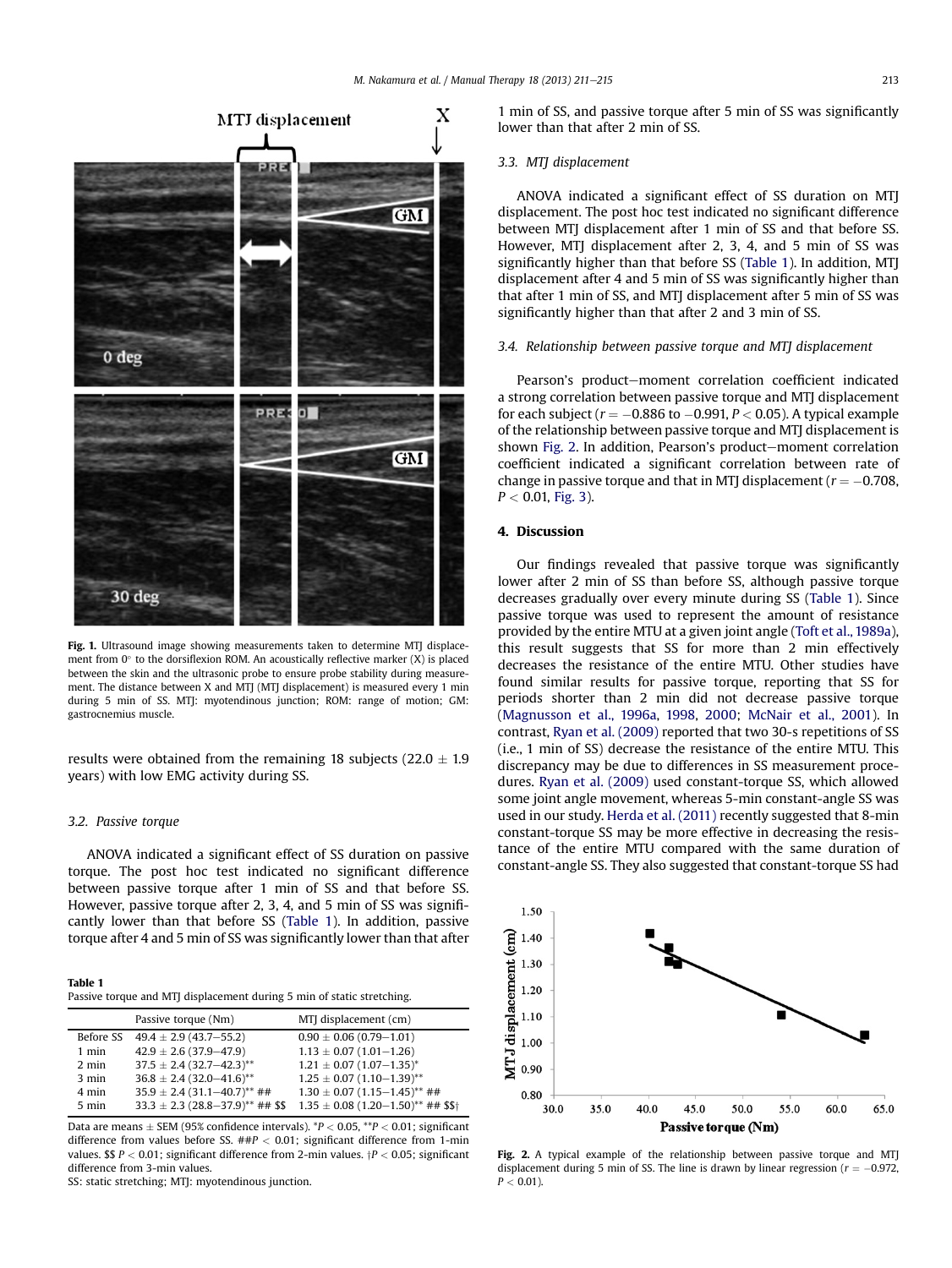<span id="page-3-0"></span>

Fig. 3. Correlation coefficient between the rate of change in passive torque and that in MTJ displacement. The line is drawn by linear regression ( $r = -0.708$ ,  $P < 0.01$ ).

more effects on the decreasing the resistance of the entire MTU compared with constant-angle SS for the same duration. Therefore, the constant-torque SS protocol used by [Ryan et al. \(2009\)](#page-4-0) may have decreased the resistance of the entire MTU in less time compared with the protocol used in our study.

To our knowledge, this is the first report which studied the influence of SS duration on both passive torque as an index of MTU resistance and MTJ displacement as an index of the degree of muscle extensibility. Similar to the results for passive torque, MTJ displacement was significantly greater after 2 min of SS than before SS, although MTJ displacement increases gradually over every minute during SS [\(Table 1\)](#page-2-0). MTJ displacement is an indicator of degree of muscle extensibility, and an increase in MTJ displacement at the same angle means an increase in muscle extensibility ([Nakamura et al., 2012](#page-4-0)). Therefore, this result suggests that SS for more than 2 min is effective for increasing muscle extensibility. In addition, gradual changes in both passive torque and MTJ displacement were observed during 5 min of SS. A significant difference was observed in the two parameters between 2 min of SS and 5 min of SS. The results of this study suggest that SS for 5 min may be more effective in decreasing MTU resistance and increasing muscle extensibility compared with SS for 2 min.

With regard to the relationship between passive torque and MTJ displacement, there were strong negative correlations between passive torque and MTJ displacement for each subject ( $r = -0.886$ ) to  $-0.991$ ,  $P < 0.05$ ). In addition, a significant correlation was found between the rate of change in passive torque and that in MTJ displacement ( $r = -0.708$ ,  $P < 0.01$ ). This is the first report regarding the relationship between passive torque and MTJ displacement, and these results suggest that an increase of muscle extensibility contributes to a decrease of MTU resistance, which is consistent with the results of previous studies ([Morse et al., 2008;](#page-4-0) [Kay and](#page-4-0) [Blazevich, 2009b;](#page-4-0) [Mizuno et al., in press;](#page-4-0) [Nakamura et al., 2011](#page-4-0)).

Regarding the mechanism of increased muscle extensibility, viscoelastic materials cause plastic deformation due to external stress. This feature is called stress relaxation, which refers to the decline in external stress over time when the MTU is lengthened for a prolonged duration. Viscoelastic stress relaxation of muscles or tendons has been demonstrated in vitro ([Sanjeevi, 1982](#page-4-0); [Taylor](#page-4-0) [et al., 1990](#page-4-0)) and in vivo [\(Toft et al., 1989b](#page-4-0); [McHugh et al., 1992](#page-4-0); [Magnusson et al., 1995,](#page-4-0) [1996c;](#page-4-0) Fowles et al., 2000; Duong et al., 2001; [McNair et al., 2001\)](#page-4-0) in the MTU of the hamstring and gastrocnemius. In this study, gradual changes in both passive torque and MTJ displacement were observed, and a significant correlation was observed between passive torque and MTJ displacement during 5 min of SS. Therefore, viscoelastic stress relaxation of the gastrocnemius muscle may have contributed to increase muscle extensibility, which may have decreased MTU resistance after SS.

In this study, the time course of changes in passive properties of the gastrocnemius MTU were investigated during 5 min of SS. Recent studies reported that 5 min of SS increased MTU and muscle flexibility, and that this effect was maintained for 10 min after SS ([Nakamura et al., 2011](#page-4-0)). However, the effect disappeared 15 min after SS [\(Mizuno et al., in press\)](#page-4-0). The changes in MTU properties observed in this study may also be reversible. In a study examining ROM and muscle fascicle length, O'[Sullivan et al. \(2012\)](#page-4-0) reported that eccentric training was effective in increasing flexibility. Incorporating other exercise regimens, for example, eccentric, concentric, and isometric contractions with SS may be worthy to study.

#### 5. Strengths and limitations

This study revealed the minimum amount of time required for SS to decrease MTU resistance and increase muscle extensibility. These data may be effectively used in clinical situations and athletic settings. However, some limitations of this study must be noted. First, the assessor who analyzed MTJ displacement was not blinded to the time of image procurement. Second, the subjects in this study were healthy young men. Similar acute effects of SS cannot always be expected in elderly individuals and patients with limited ROM or contracture. In addition, because differences at 1 min may be statistically significant in a larger sample, future studies should consider including larger samples to confirm this possibility. Third, this study examined the minimum amount of time required for SS to decrease MTU resistance and increase muscle extensibility in only the gastrocnemius muscle; other human muscles needs to be investigated in the future. In addition, further research is required to clarify the minimum amount of time required for SS to increase the extensibility of the gastrocnemius muscle and other muscles in elderly individuals and patients with limited ROM or contracture.

# 6. Conclusions

In this study, gradual changes in both passive torque and MTJ displacement reached the significance level after 2 min. Therefore, SS for more than 2 min is recommended to decrease MTU resistance and increase the degree of muscle extensibility.

#### References

- Behm DG, Chaouachi A. A review of the acute effects of static and dynamic stretching on performance. Eur J Appl Physiol 2011;111(11):2633-51.
- Boyce D, Brosky Jr JA. Determining the minimal number of cyclic passive stretch repetitions recommended for an acute increase in an indirect measure of hamstring length. Physiother Theory Pract 2008;24(2):113-20.
- de Weijer VC, Gorniak GC, Shamus E. The effect of static stretch and warm-up exercise on hamstring length over the course of 24 hours. J Orthop Sports Phys Ther 2003:33(12):727-33.
- Depino GM, Webright WG, Arnold BL. Duration of maintained hamstring flexibility after cessation of an acute static stretching protocol. J Athl Train 2000;35(1):  $56 - 9$
- Duong B, Low M, Moseley AM, Lee RY, Herbert RD. Time course of stress relaxation and recovery in human ankles. Clin Biomech (Bristol, Avon)  $2001;16(7):601-7$ .
- Fowles JR, Sale DG, MacDougall JD. Reduced strength after passive stretch of the human plantarflexors. J Appl Physiol 2000;89(3):1179-88.
- Halbertsma JP, van Bolhuis AI, Goeken LN. Sport stretching: effect on passive muscle stiffness of short hamstrings. Arch Phys Med Rehabil 1996;77(7):688-92.
- Herda TJ, Costa PB, Walter AA, Ryan ED, Hoge KM, Kerksick CM, et al. Effects of two modes of static stretching on muscle strength and stiffness. Med Sci Sports Exerc 2011;43(9):1777-84
- Herda TJ, Ryan ED, Smith AE, Walter AA, Bemben MG, Stout JR, et al. Acute effects of passive stretching vs vibration on the neuromuscular function of the plantar flexors. Scand J Med Sci Sports 2009;19(5):703-13.
- Hubley CL, Kozey JW, Stanish WD. The effects of static stretching exercises and stationary cycling on range of motion at the hip joint\*. J Orthop Sports Phys Ther 1984;6(2):104-9.